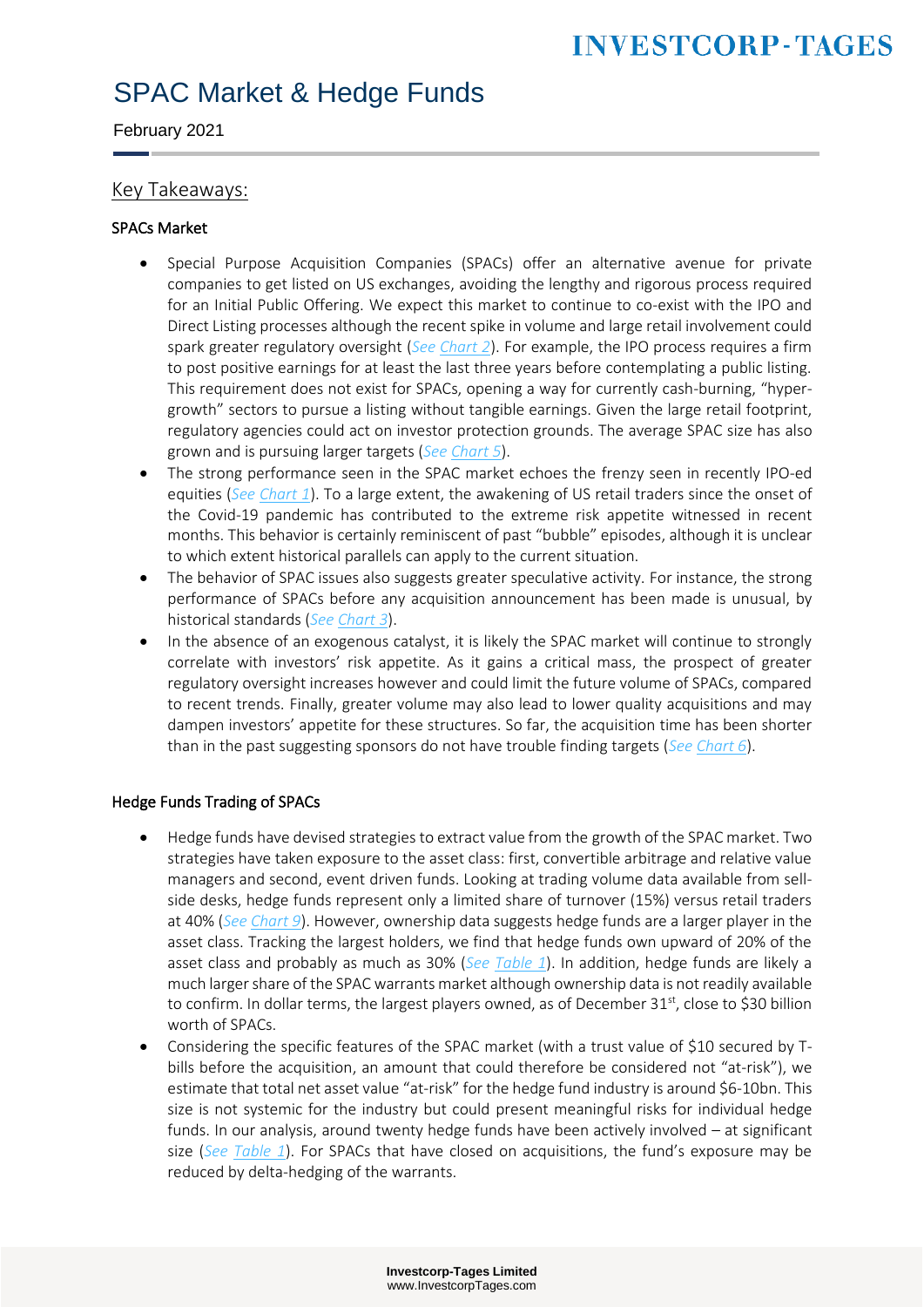#### SPAC Market & Hedge Funds

February 2021

- SPACs have not been a major direct contributor to the performance of the hedge fund industry, on aggregate. That said, the asset class has proved to be a significant driver of performance for the few hedge funds that have actively pursued relative value or directional trading opportunities in the asset class. We believe the top ten players listed in Table 1 have generated several billion dollars of profit – representing a decent share of this universe's recent performance.
- Thinking in factor terms, relative value strategies in SPACs can offer exposure to the upside volatility seen in "growth" equities with limited capital at risk – if exposure to SPACs trading well-above the \$10 theoretical floor is appropriately risk-managed. SPAC volumes are concentrated in "hyper growth" industries (*[See Chart 10](#page-5-1)*). The risk in the funds' long exposure to warrants is limited to the premium spent but can go to zero, if the SPAC fails to identify a target or the target equity price fails to move above the typical \$25 strike (although the fiveyear warrant maturity would cushion the PnL impact, in this scenario).
- The funds can leverage strong sell-side relationships to secure sizeable allocations to deals backed by strong sponsors, with warrants issued at significant discounts to the relevant industry benchmarks implied volatility. Industry contacts report discounts of 50-70 volatility points relative to the implied volatility observed in related industry benchmarks.
- Portfolio-wide exposure to "crowded" SPAC names (*See [Table 4](#page-9-0)*), trading well-above the \$10 theoretical floor should be monitored so losses remain within a portfolio's tolerance. Only a few SPACs do trade significantly above the theoretical floor, well ahead of any acquisition announcements, typically thanks to the strong reputation from the sponsor (*Se[e Chart 11](#page-5-2)*) and exuberant retail behavior. Directional long exposure to SPACs trading well-above \$10 and ahead of any acquisition announcements is a more speculative strategy that should be reconciled with the fund's investment strategy and focus.
- Relative value funds have, by and large, diversified exposure across many names, mitigating idiosyncratic sponsor risk (*See [Table 2](#page-7-0)*). Based on December 31st positions as reported through 13F filings and December  $31<sup>st</sup>$  prices, hedge funds have also concentrated exposure to SPACs trading below \$11 (*Se[e Table 6](#page-11-0)*). These SPACs trade close to theoretical bond floor (guaranteed by T-bills) and therefore limit the fund's actual "at-risk" exposure. Discipline in taking profits for names running well above the bond floor without any acquisition announcement is important in maintaining an asymmetric risk/return profile when trading SPAC. Hedge funds have kept limited exposure to SPACs where an acquisition has been announced (*See [Table 5](#page-10-0)*).
- Stronger investor appetite has started to affect pricing. Sponsors have gained greater bargaining power, and this has translated into lower warrants allocations in the most recent deals (*See [Chart 8](#page-4-1)*), and pricing is also gradually becoming less attractive. As the asset class gains critical mass and attracts greater arbitrage capital, we can expect the performance hedge funds can harvest from SPACs to moderate.
- In summary, we see SPAC as offering an attractive new playground for relative value managers able to benefit from the upside volatility witnessed in "hyper-growth", retail-dominated industries. For directional strategies, the asset can offer high-octane exposure to "growth", but risk/reward and crowding should be carefully monitored.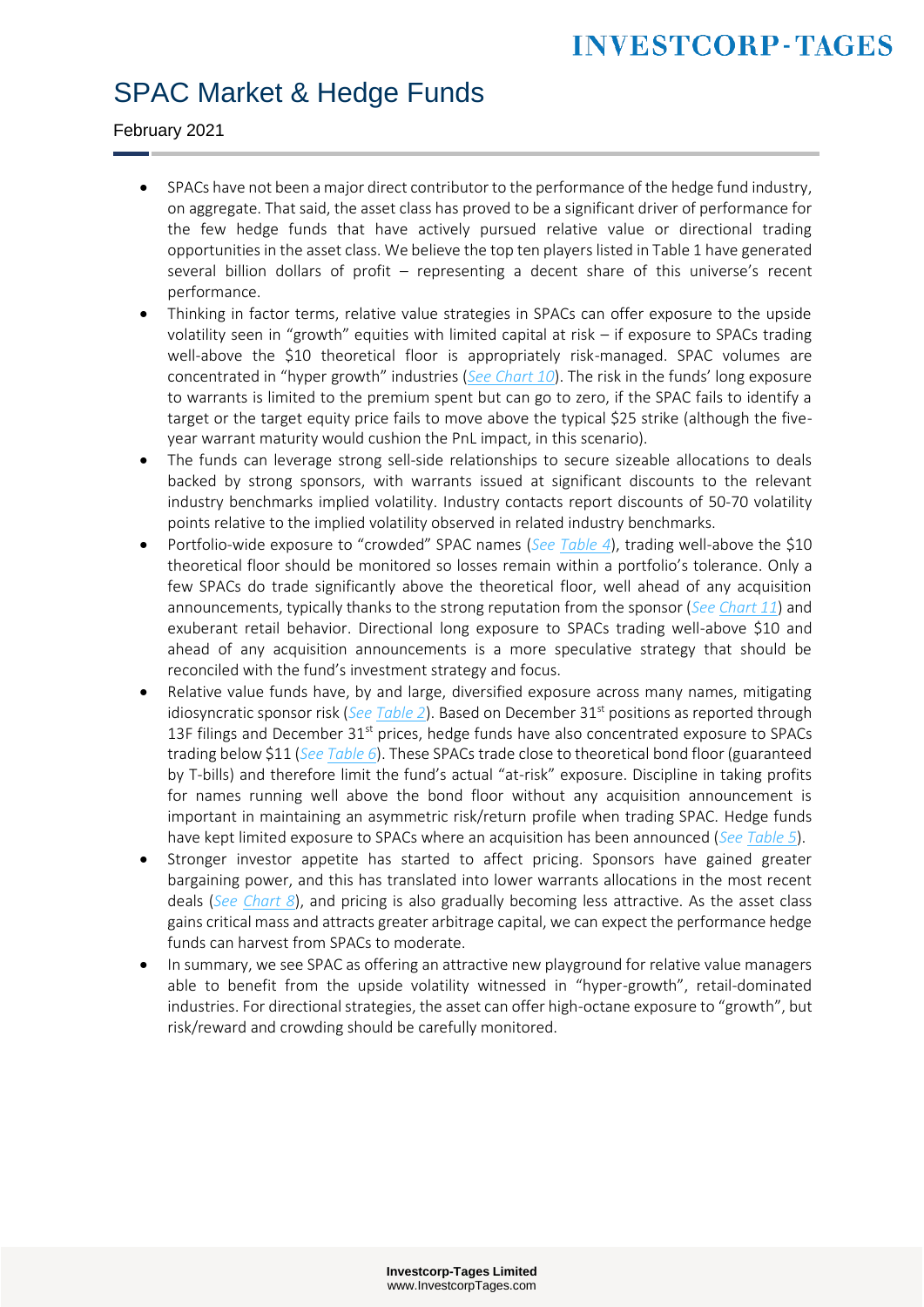February 2021

#### Appendix: Charts & Data Tables

<span id="page-2-1"></span>Chart 1: US IPO Issuance and Performance of Recently IPO-ed Equities



Source: Investcorp-Tages

<span id="page-2-0"></span>Chart 2: SPAC Issuance Volume



Source: Barclays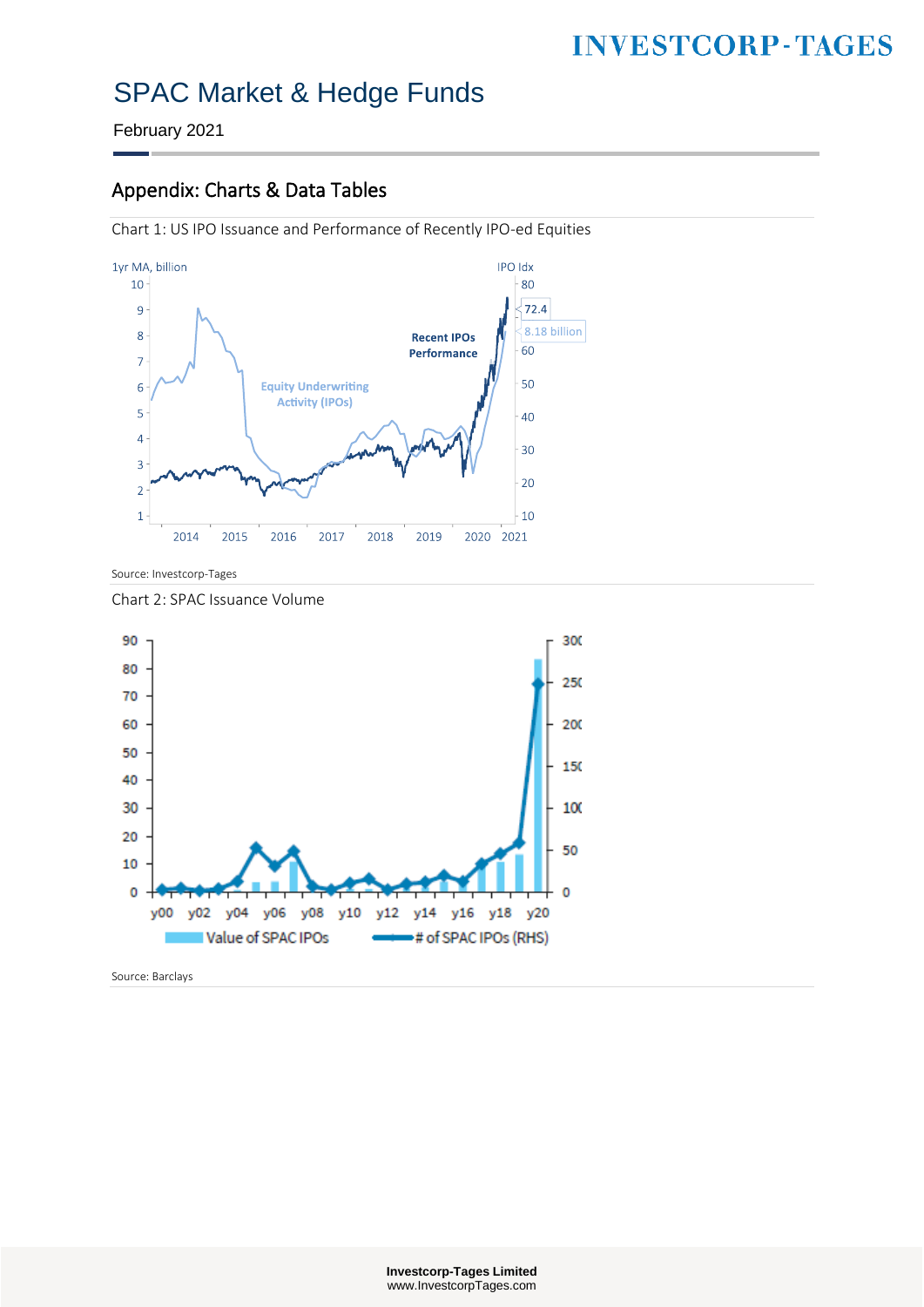February 2021



<span id="page-3-1"></span>Chart 3: SPAC Return Distribution from IPO to Acquisition Closing

Source: Barclays





Source: Barclays

<span id="page-3-0"></span>



Source: Barclays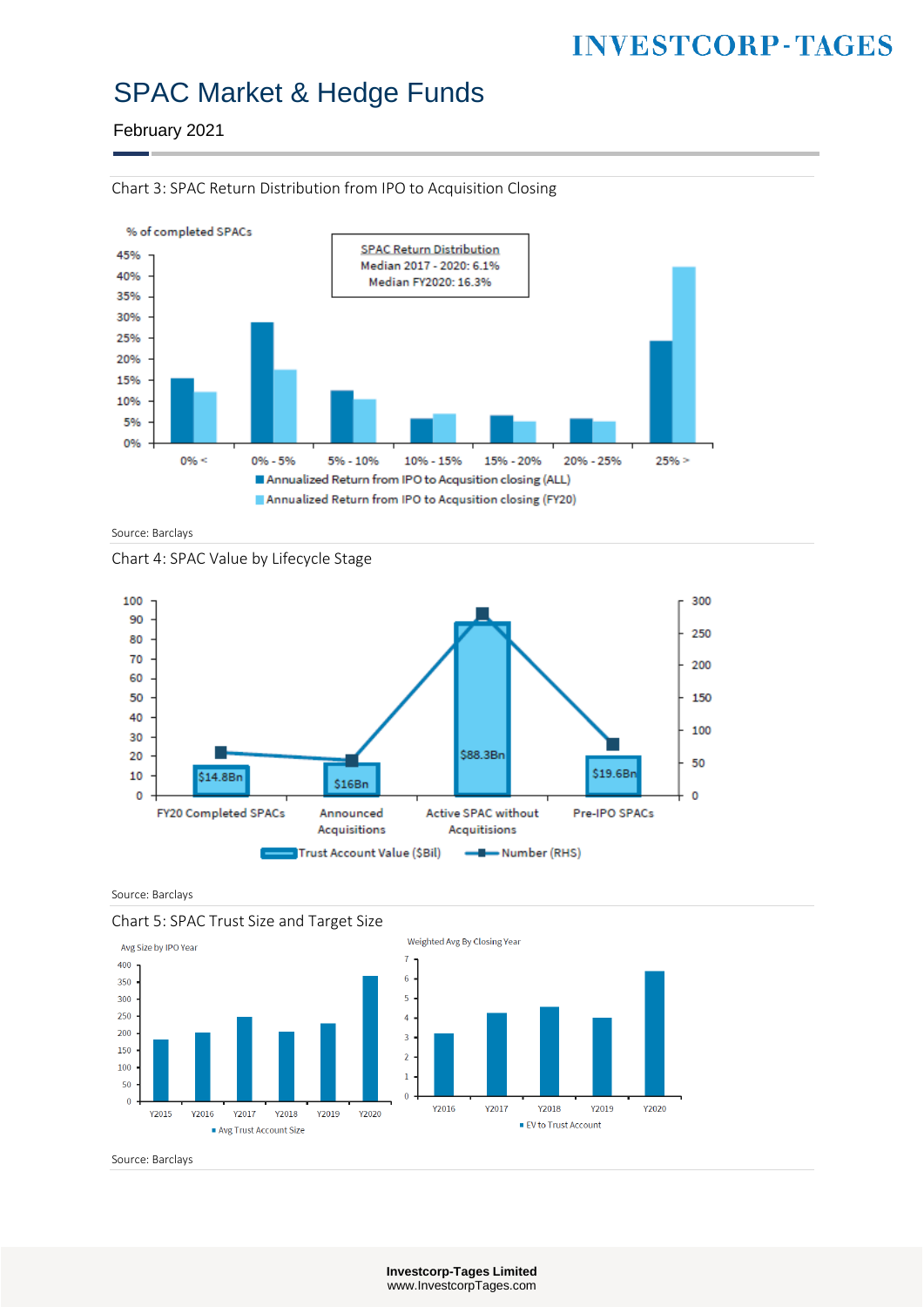### SPAC Market & Hedge Funds

February 2021



<span id="page-4-0"></span>Chart 6: Median Time from SPAC IPO to Acquisition Announcement

Source: Barclays

Chart 7: Average Performance on Acquisition Announcement



Source: Barclays

<span id="page-4-1"></span>



Source: Barclays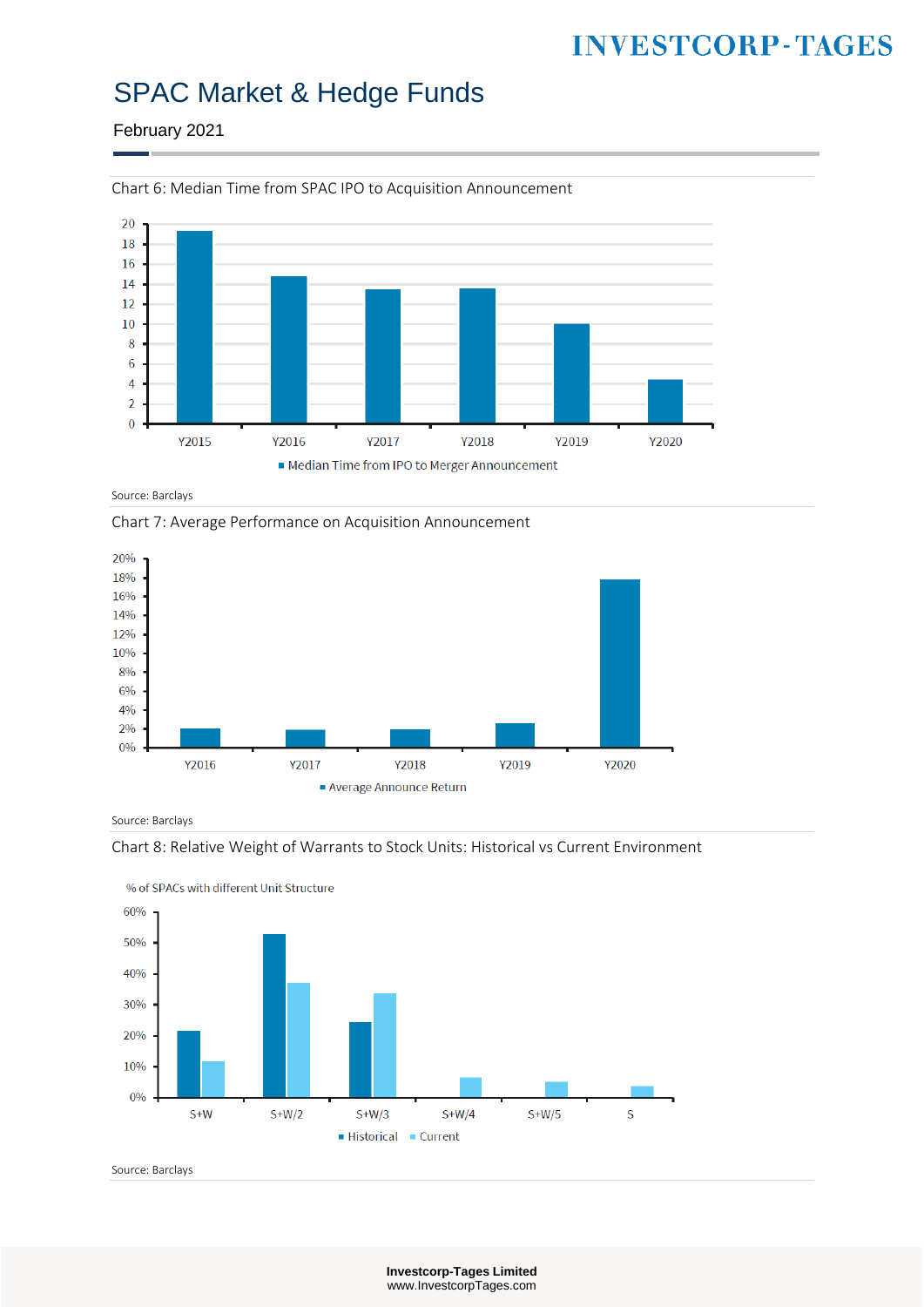#### SPAC Market & Hedge Funds

February 2021

<span id="page-5-0"></span>

Source: BAML

<span id="page-5-1"></span>Chart 10: SPAC Volume by Sector



Source: Goldman Sachs

<span id="page-5-2"></span>Chart 11: SPAC Prices Distribution on Time Until Expiration



Source: Goldman Sachs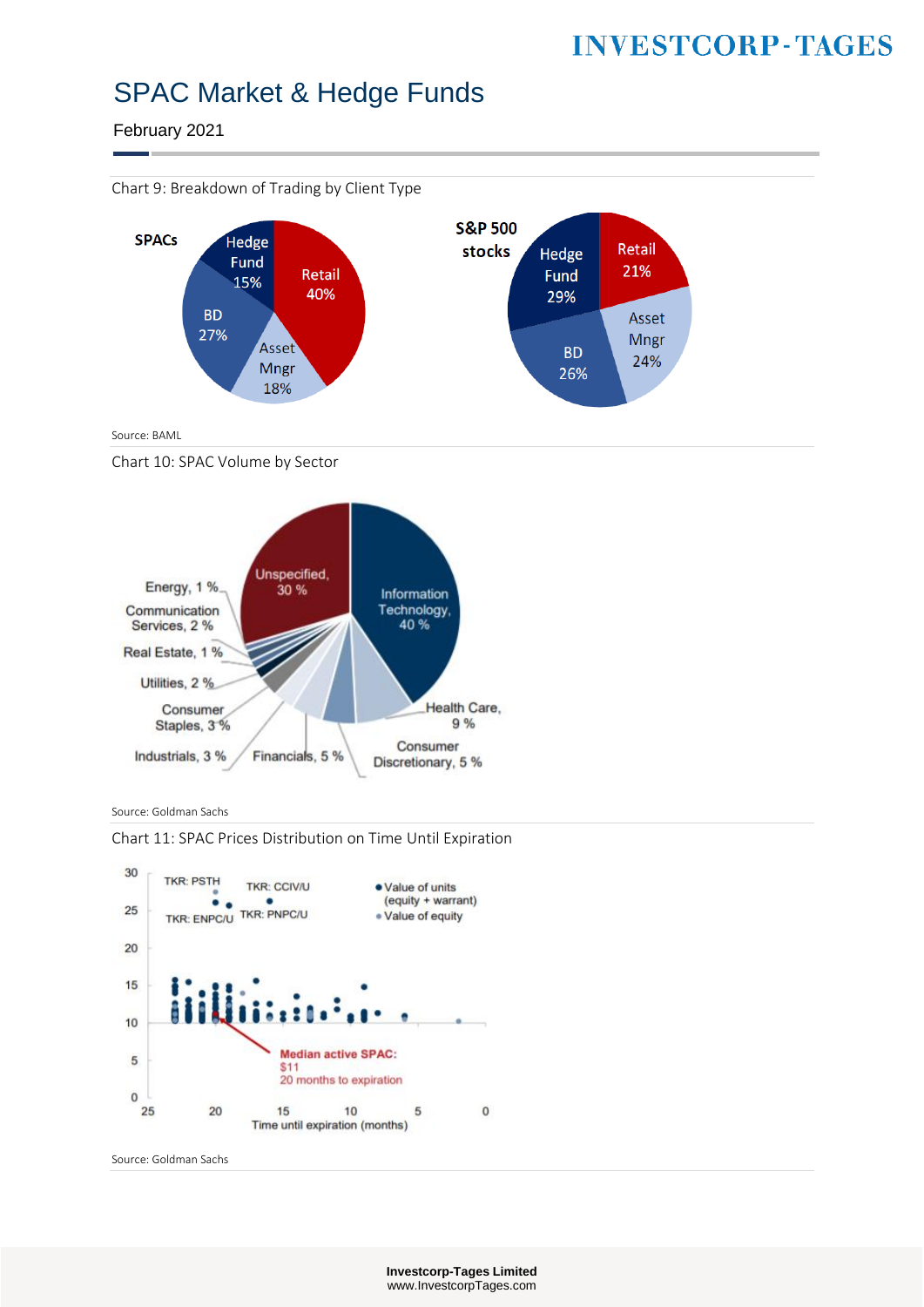# SPAC Market & Hedge Funds

February 2021

| Fund               | Strategy            | <b>Dec-19</b>  | Mar-20         | <b>Jun-20</b> | Sep-20 | <b>Dec-20</b> |
|--------------------|---------------------|----------------|----------------|---------------|--------|---------------|
| Millennium         | Multi               | 582            | 833            | 1,063         | 2,765  | 4,635         |
| Magnetar           | Multi               | 647            | 773            | 1,042         | 2,247  | 3,228         |
| <b>BlueCrest</b>   | Multi               | 532            | 382            | 548           | 999    | 1,857         |
| Linden             | CB Arb              | 617            | 446            | 568           | 1,221  | 1,819         |
| Aristeia           | CB Arb              | 12             | 20             | 58            | 451    | 1,685         |
| Citadel            | Multi               | $\overline{1}$ | 13             | 10            | 218    | 1,620         |
| Polar              | <b>Event Driven</b> | 2,395          | 746            | 953           | 1,500  | 1,500         |
| <b>Hudson Bay</b>  | Multi               | 373            | 635            | 784           | 1,094  | 1,094         |
| Alyeska            | L/S                 | 99             | 146            | 250           | 548    | 1,083         |
| Radcliffe          | <b>Event Driven</b> | $\mathbf{1}$   | 143            | 218           | 495    | 981           |
| Moore              | Multi               | 29             | 51             | 121           | 379    | 766           |
| <b>HBK</b>         | Multi               | 198            | 213            | 276           | 490    | 764           |
| Empyrean           | <b>Event Driven</b> | 13             | 12             | 35            | 208    | 704           |
| Shaolin            | CB Arb              | 324            | 339            | 379           | 558    | 648           |
| Omni               | <b>Event Driven</b> | 101            | 247            | 206           | 410    | 602           |
| <b>Third Point</b> | <b>Event Driven</b> | 216            | 209            | 213           | 151    | 539           |
| Taconic            | <b>Event Driven</b> |                | 6              | 54            | 277    | 488           |
| Tenor              | CB Arb              | 160            | 186            | 196           | 380    | 487           |
| Tiedman            | <b>Event Driven</b> |                |                | 5             | 521    | 478           |
| Governors          | Event Driven        | 210            | 238            | 293           | 420    | 432           |
| Schonfeld          | Multi               | 40             | 52             | 146           | 201    | 424           |
| Basso              | Event Driven        | 384            | 350            | 302           | 270    | 374           |
| Wolverine          | Multi               | 241            | 251            | 260           | 263    | 326           |
| Highbridge         | Multi               | 0              |                |               | 55     | 285           |
| Ratan              | L/S                 | $\overline{7}$ | $\overline{7}$ | 22            | 176    | 266           |
| Weiss              | Multi               | 31             | 29             | 11            | 33     | 62            |
| Kamunting          | CB Arb              |                |                |               | 8      | 40            |
| DLD                | CB Arb              |                |                |               | 3      | 28            |
| Advent             | CB Arb              |                |                |               |        | $\mathbf 0$   |

<span id="page-6-0"></span>Table 1: SPAC Exposure – Key Hedge Fund Investors & Peers (NAV in \$m)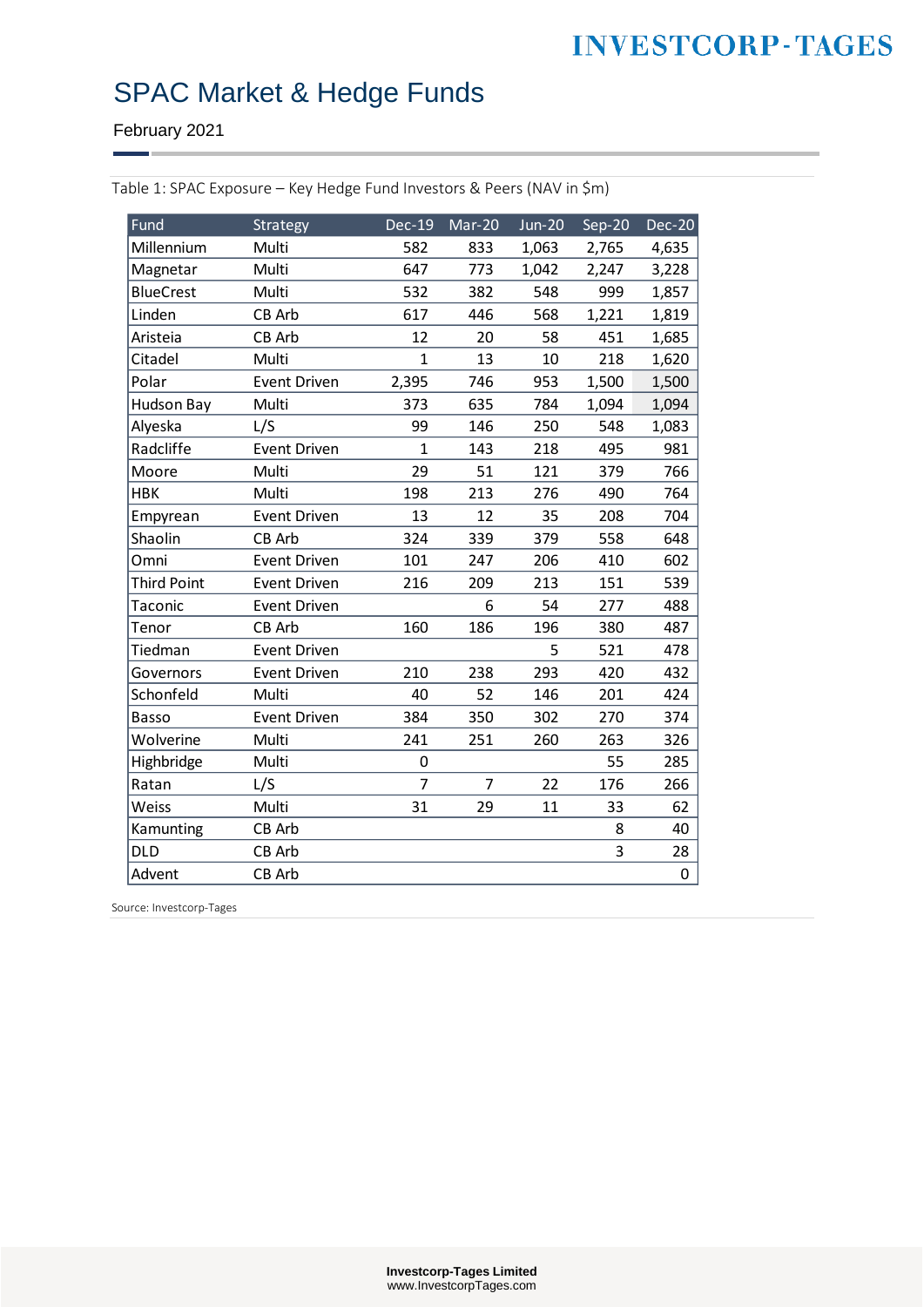# SPAC Market & Hedge Funds

February 2021

| Fund               | Strategy            | <b>Dec-19</b>  | Mar-20         | $Jun-20$ | $Sep-20$       | Dec-20       |
|--------------------|---------------------|----------------|----------------|----------|----------------|--------------|
| <b>Millennium</b>  | Multi               | 82             | 119            | 130      | 238            | 456          |
| <b>Citadel</b>     | <b>Multi</b>        | 8              | 22             | 23       | 67             | 397          |
| Radcliffe          | <b>Event Driven</b> | 10             | 67             | 101      | 158            | 309          |
| Magnetar           | Multi               | 70             | 88             | 116      | 193            | 303          |
| Linden             | <b>CB Arb</b>       | 102            | 122            | 127      | 185            | 302          |
| Wolverine          | Multi               | 152            | 168            | 177      | 206            | 297          |
| Tenor              | <b>CB Arb</b>       | 75             | 97             | 97       | 175            | 262          |
| Polar              | <b>Event Driven</b> | 425            | 166            | 159      | 213            | 213          |
| <b>BlueCrest</b>   | Multi               | 79             | 83             | 93       | 133            | 204          |
| Shaolin            | <b>CB Arb</b>       | 91             | 113            | 112      | 160            | 199          |
| <b>Moore</b>       | <b>Multi</b>        | 14             | 18             | 34       | 92             | 198          |
| <b>Basso</b>       | <b>Event Driven</b> | 198            | 204            | 182      | 165            | 186          |
| Schonfeld          | Multi               | 3              | 7              | 13       | 68             | 182          |
| <b>Hudson Bay</b>  | Multi               | 105            | 162            | 132      | 177            | 177          |
| <b>HBK</b>         | Multi               | 58             | 65             | 64       | 108            | 175          |
| Aristeia           | <b>CB Arb</b>       | 5              | 12             | 19       | 98             | 172          |
| <b>Tiedman</b>     | <b>Event Driven</b> |                |                | 4        | 76             | 149          |
| Omni               | <b>Event Driven</b> | 13             | 33             | 33       | 90             | 140          |
| Taconic            | <b>Event Driven</b> |                | $\overline{2}$ | 10       | 63             | 136          |
| Alyeska            | L/S                 | 21             | 21             | 29       | 69             | 125          |
| Governors          | <b>Event Driven</b> | 27             | 32             | 35       | 59             | 78           |
| Weiss              | Multi               | $\overline{7}$ | 9              | 9        | 19             | 65           |
| Empyrean           | <b>Event Driven</b> | 10             | 10             | 7        | 13             | 57           |
| Ratan              | L/S                 | 1              | $\overline{2}$ | 5        | 35             | 46           |
| <b>Kamunting</b>   | <b>CB Arb</b>       |                |                |          | 4              | 28           |
| Highbridge         | Multi               | $\overline{2}$ |                |          | 7              | 22           |
| <b>Third Point</b> | <b>Event Driven</b> | 3              | 3              | 3        | 5              | 20           |
| <b>DLD</b>         | <b>CB Arb</b>       |                |                |          | $\overline{2}$ | 16           |
| Advent             | <b>CB Arb</b>       |                |                |          |                | $\mathbf{1}$ |

<span id="page-7-0"></span>Table 2: Number of individual SPAC positions – Key Hedge Fund Investors & Peers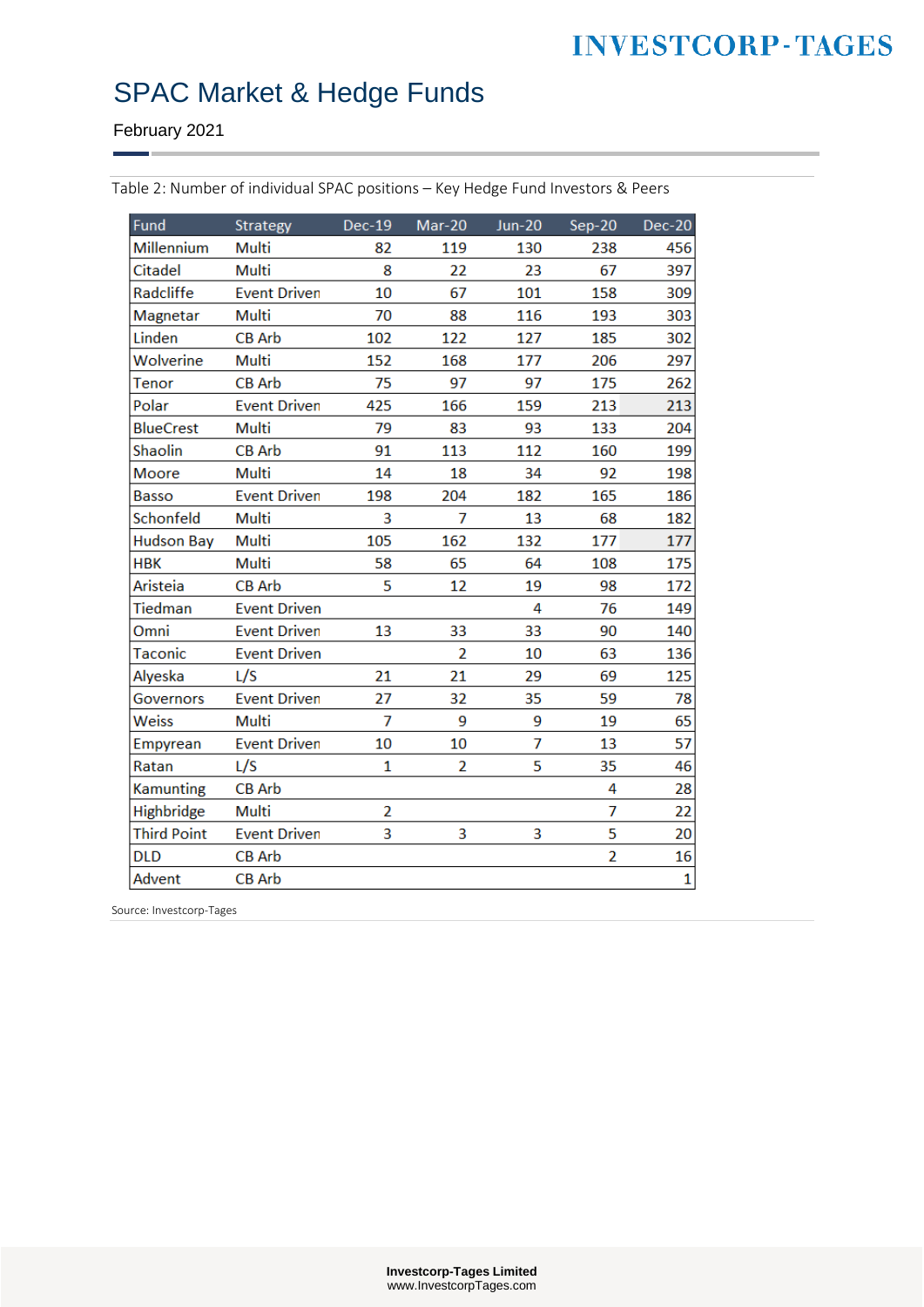February 2021

#### Table 3: Top 50 SPACs by Hedge Fund Ownership

| CHURCHILL CAPITAL CORP IV-A<br>13636<br>52.7<br>11049<br>18<br>THAYER VENTURES ACQUISITION<br>11.17<br>14<br>225<br>24<br><b>CF ACQUISITION CORP IV</b><br>652<br>10.94<br>13<br>56<br>FOLEY TRASIMENE ACQ-CLASS A<br>1401<br>10.83<br>12<br>107<br>1203<br>12<br><b>CC NEUBERGER PRINCIPAL-CL A</b><br>11.09<br>118<br>12.25<br>12<br>211<br><b>GS ACQUISITION HOLDINGS-A</b><br>1148<br>FTAC OLYMPUS ACQ CORP-A<br>1302<br>13.42<br>11<br>332<br>12.1<br>VY GLOBAL GROWTH-CL A<br>870<br>11<br>151<br>CHP MERGER CORP-CLASS A<br>399<br>10.65<br>11<br>24<br><b>CRESCENT ACQUISITION CORP-A</b><br>319<br>10.22<br>11<br>7<br>26<br>7GC & CO HOLDINGS INC<br>292<br>10.96<br>11<br>9<br>EDTECHX HOLDINGS ACQUISITION<br>147<br>11<br>10.67<br>10<br>PERSHING SQUARE TONTINE -A<br>6590<br>32.95<br>4590<br>10<br>COHN ROBBINS HOLDINGS-CL A<br>1153<br>11.14<br>118<br>SOCIAL CAPITAL HEDOSOPH- A<br>932<br>16.21<br>10<br>357<br>HEALTH ASSURANCE ACQUISITION<br>803<br>15.43<br>10<br>283<br><b>BOWX ACQUISITION CORP-CL A</b><br>654<br>10.84<br>10<br>51<br>12.7<br>95<br>DRAGONEER GROWTH OPPORT-CL A<br>448<br>10<br>12<br><b>ACKRELL SPAC PARTNERS I CO</b><br>186<br>10.71<br>10<br>9<br>FOLEY TRASIMENE ACQUISITI-A<br>3099<br>16.9<br>1265<br>15.47<br>9<br><b>JAWS ACQUISITION CORP-CL A</b><br>1334<br>472<br><b>VG ACQUISITION CORP-A</b><br>14.75<br>9<br>938<br>302<br>9<br>43<br><b>GO ACQUISITION CORP-CLASS A</b><br>762<br>10.6<br>75<br>CF FINANCE ACQUISITION II-A<br>9<br>711<br>11.18<br>TORTOISE ACQUISITION CORP A<br>691<br>9<br>260<br>16.02<br>TPG PACE TECH OPPORTUNITI-A<br>9<br>680<br>12.09<br>118 | <b>Name</b>                 | <b>Market Cap</b> | Last<br>Price | In Hedge Fund<br>Ownership<br><b>Last Quarter</b> | <b>Estimated</b><br><b>Capital at</b><br>Risk (\$m) |
|--------------------------------------------------------------------------------------------------------------------------------------------------------------------------------------------------------------------------------------------------------------------------------------------------------------------------------------------------------------------------------------------------------------------------------------------------------------------------------------------------------------------------------------------------------------------------------------------------------------------------------------------------------------------------------------------------------------------------------------------------------------------------------------------------------------------------------------------------------------------------------------------------------------------------------------------------------------------------------------------------------------------------------------------------------------------------------------------------------------------------------------------------------------------------------------------------------------------------------------------------------------------------------------------------------------------------------------------------------------------------------------------------------------------------------------------------------------------------------------------------------------------------------------------------------------------------------------------------------------------------------------|-----------------------------|-------------------|---------------|---------------------------------------------------|-----------------------------------------------------|
|                                                                                                                                                                                                                                                                                                                                                                                                                                                                                                                                                                                                                                                                                                                                                                                                                                                                                                                                                                                                                                                                                                                                                                                                                                                                                                                                                                                                                                                                                                                                                                                                                                      |                             |                   |               |                                                   |                                                     |
|                                                                                                                                                                                                                                                                                                                                                                                                                                                                                                                                                                                                                                                                                                                                                                                                                                                                                                                                                                                                                                                                                                                                                                                                                                                                                                                                                                                                                                                                                                                                                                                                                                      |                             |                   |               |                                                   |                                                     |
|                                                                                                                                                                                                                                                                                                                                                                                                                                                                                                                                                                                                                                                                                                                                                                                                                                                                                                                                                                                                                                                                                                                                                                                                                                                                                                                                                                                                                                                                                                                                                                                                                                      |                             |                   |               |                                                   |                                                     |
|                                                                                                                                                                                                                                                                                                                                                                                                                                                                                                                                                                                                                                                                                                                                                                                                                                                                                                                                                                                                                                                                                                                                                                                                                                                                                                                                                                                                                                                                                                                                                                                                                                      |                             |                   |               |                                                   |                                                     |
|                                                                                                                                                                                                                                                                                                                                                                                                                                                                                                                                                                                                                                                                                                                                                                                                                                                                                                                                                                                                                                                                                                                                                                                                                                                                                                                                                                                                                                                                                                                                                                                                                                      |                             |                   |               |                                                   |                                                     |
|                                                                                                                                                                                                                                                                                                                                                                                                                                                                                                                                                                                                                                                                                                                                                                                                                                                                                                                                                                                                                                                                                                                                                                                                                                                                                                                                                                                                                                                                                                                                                                                                                                      |                             |                   |               |                                                   |                                                     |
|                                                                                                                                                                                                                                                                                                                                                                                                                                                                                                                                                                                                                                                                                                                                                                                                                                                                                                                                                                                                                                                                                                                                                                                                                                                                                                                                                                                                                                                                                                                                                                                                                                      |                             |                   |               |                                                   |                                                     |
|                                                                                                                                                                                                                                                                                                                                                                                                                                                                                                                                                                                                                                                                                                                                                                                                                                                                                                                                                                                                                                                                                                                                                                                                                                                                                                                                                                                                                                                                                                                                                                                                                                      |                             |                   |               |                                                   |                                                     |
|                                                                                                                                                                                                                                                                                                                                                                                                                                                                                                                                                                                                                                                                                                                                                                                                                                                                                                                                                                                                                                                                                                                                                                                                                                                                                                                                                                                                                                                                                                                                                                                                                                      |                             |                   |               |                                                   |                                                     |
|                                                                                                                                                                                                                                                                                                                                                                                                                                                                                                                                                                                                                                                                                                                                                                                                                                                                                                                                                                                                                                                                                                                                                                                                                                                                                                                                                                                                                                                                                                                                                                                                                                      |                             |                   |               |                                                   |                                                     |
|                                                                                                                                                                                                                                                                                                                                                                                                                                                                                                                                                                                                                                                                                                                                                                                                                                                                                                                                                                                                                                                                                                                                                                                                                                                                                                                                                                                                                                                                                                                                                                                                                                      |                             |                   |               |                                                   |                                                     |
|                                                                                                                                                                                                                                                                                                                                                                                                                                                                                                                                                                                                                                                                                                                                                                                                                                                                                                                                                                                                                                                                                                                                                                                                                                                                                                                                                                                                                                                                                                                                                                                                                                      |                             |                   |               |                                                   |                                                     |
|                                                                                                                                                                                                                                                                                                                                                                                                                                                                                                                                                                                                                                                                                                                                                                                                                                                                                                                                                                                                                                                                                                                                                                                                                                                                                                                                                                                                                                                                                                                                                                                                                                      |                             |                   |               |                                                   |                                                     |
|                                                                                                                                                                                                                                                                                                                                                                                                                                                                                                                                                                                                                                                                                                                                                                                                                                                                                                                                                                                                                                                                                                                                                                                                                                                                                                                                                                                                                                                                                                                                                                                                                                      |                             |                   |               |                                                   |                                                     |
|                                                                                                                                                                                                                                                                                                                                                                                                                                                                                                                                                                                                                                                                                                                                                                                                                                                                                                                                                                                                                                                                                                                                                                                                                                                                                                                                                                                                                                                                                                                                                                                                                                      |                             |                   |               |                                                   |                                                     |
|                                                                                                                                                                                                                                                                                                                                                                                                                                                                                                                                                                                                                                                                                                                                                                                                                                                                                                                                                                                                                                                                                                                                                                                                                                                                                                                                                                                                                                                                                                                                                                                                                                      |                             |                   |               |                                                   |                                                     |
|                                                                                                                                                                                                                                                                                                                                                                                                                                                                                                                                                                                                                                                                                                                                                                                                                                                                                                                                                                                                                                                                                                                                                                                                                                                                                                                                                                                                                                                                                                                                                                                                                                      |                             |                   |               |                                                   |                                                     |
|                                                                                                                                                                                                                                                                                                                                                                                                                                                                                                                                                                                                                                                                                                                                                                                                                                                                                                                                                                                                                                                                                                                                                                                                                                                                                                                                                                                                                                                                                                                                                                                                                                      |                             |                   |               |                                                   |                                                     |
|                                                                                                                                                                                                                                                                                                                                                                                                                                                                                                                                                                                                                                                                                                                                                                                                                                                                                                                                                                                                                                                                                                                                                                                                                                                                                                                                                                                                                                                                                                                                                                                                                                      |                             |                   |               |                                                   |                                                     |
|                                                                                                                                                                                                                                                                                                                                                                                                                                                                                                                                                                                                                                                                                                                                                                                                                                                                                                                                                                                                                                                                                                                                                                                                                                                                                                                                                                                                                                                                                                                                                                                                                                      |                             |                   |               |                                                   |                                                     |
|                                                                                                                                                                                                                                                                                                                                                                                                                                                                                                                                                                                                                                                                                                                                                                                                                                                                                                                                                                                                                                                                                                                                                                                                                                                                                                                                                                                                                                                                                                                                                                                                                                      |                             |                   |               |                                                   |                                                     |
|                                                                                                                                                                                                                                                                                                                                                                                                                                                                                                                                                                                                                                                                                                                                                                                                                                                                                                                                                                                                                                                                                                                                                                                                                                                                                                                                                                                                                                                                                                                                                                                                                                      |                             |                   |               |                                                   |                                                     |
|                                                                                                                                                                                                                                                                                                                                                                                                                                                                                                                                                                                                                                                                                                                                                                                                                                                                                                                                                                                                                                                                                                                                                                                                                                                                                                                                                                                                                                                                                                                                                                                                                                      |                             |                   |               |                                                   |                                                     |
|                                                                                                                                                                                                                                                                                                                                                                                                                                                                                                                                                                                                                                                                                                                                                                                                                                                                                                                                                                                                                                                                                                                                                                                                                                                                                                                                                                                                                                                                                                                                                                                                                                      |                             |                   |               |                                                   |                                                     |
|                                                                                                                                                                                                                                                                                                                                                                                                                                                                                                                                                                                                                                                                                                                                                                                                                                                                                                                                                                                                                                                                                                                                                                                                                                                                                                                                                                                                                                                                                                                                                                                                                                      |                             |                   |               |                                                   |                                                     |
|                                                                                                                                                                                                                                                                                                                                                                                                                                                                                                                                                                                                                                                                                                                                                                                                                                                                                                                                                                                                                                                                                                                                                                                                                                                                                                                                                                                                                                                                                                                                                                                                                                      |                             |                   |               |                                                   |                                                     |
|                                                                                                                                                                                                                                                                                                                                                                                                                                                                                                                                                                                                                                                                                                                                                                                                                                                                                                                                                                                                                                                                                                                                                                                                                                                                                                                                                                                                                                                                                                                                                                                                                                      | TWC TECH HOLDINGS II CORP-A | 662               | 11.04         | 9                                                 | 62                                                  |
| 583<br>12.43<br>9<br>NEXTGEN ACQUISITION CORP-CLA<br>114                                                                                                                                                                                                                                                                                                                                                                                                                                                                                                                                                                                                                                                                                                                                                                                                                                                                                                                                                                                                                                                                                                                                                                                                                                                                                                                                                                                                                                                                                                                                                                             |                             |                   |               |                                                   |                                                     |
| <b>FUSION ACQUISITION CORP-A</b><br>532<br>12.16<br>9<br>95                                                                                                                                                                                                                                                                                                                                                                                                                                                                                                                                                                                                                                                                                                                                                                                                                                                                                                                                                                                                                                                                                                                                                                                                                                                                                                                                                                                                                                                                                                                                                                          |                             |                   |               |                                                   |                                                     |
| 9<br>58<br><b>FALCON CAPITAL ACQUISITIO-A</b><br>489<br>11.35                                                                                                                                                                                                                                                                                                                                                                                                                                                                                                                                                                                                                                                                                                                                                                                                                                                                                                                                                                                                                                                                                                                                                                                                                                                                                                                                                                                                                                                                                                                                                                        |                             |                   |               |                                                   |                                                     |
| 28<br>9<br>YUCAIPA ACQUISITION CORP-A<br>460<br>10.66                                                                                                                                                                                                                                                                                                                                                                                                                                                                                                                                                                                                                                                                                                                                                                                                                                                                                                                                                                                                                                                                                                                                                                                                                                                                                                                                                                                                                                                                                                                                                                                |                             |                   |               |                                                   |                                                     |
| 425<br>10.5<br>9<br>20<br>PRIME IMPACT ACQU I -CL A                                                                                                                                                                                                                                                                                                                                                                                                                                                                                                                                                                                                                                                                                                                                                                                                                                                                                                                                                                                                                                                                                                                                                                                                                                                                                                                                                                                                                                                                                                                                                                                  |                             |                   |               |                                                   |                                                     |
| 26<br>CAPSTAR SPECIAL PURPOSE AC-A<br>371<br>10.76<br>9                                                                                                                                                                                                                                                                                                                                                                                                                                                                                                                                                                                                                                                                                                                                                                                                                                                                                                                                                                                                                                                                                                                                                                                                                                                                                                                                                                                                                                                                                                                                                                              |                             |                   |               |                                                   |                                                     |
| 9<br>110<br><b>ZANITE ACQUISITION CORP</b><br>366<br>14.29                                                                                                                                                                                                                                                                                                                                                                                                                                                                                                                                                                                                                                                                                                                                                                                                                                                                                                                                                                                                                                                                                                                                                                                                                                                                                                                                                                                                                                                                                                                                                                           |                             |                   |               |                                                   |                                                     |
| 9<br>OAKTREE ACQ CORP II - CL A<br>343<br>10.96<br>30                                                                                                                                                                                                                                                                                                                                                                                                                                                                                                                                                                                                                                                                                                                                                                                                                                                                                                                                                                                                                                                                                                                                                                                                                                                                                                                                                                                                                                                                                                                                                                                |                             |                   |               |                                                   |                                                     |
| 315<br>9<br>28<br>DFP HEALTHCARE ACQUISIT-CL A<br>10.96                                                                                                                                                                                                                                                                                                                                                                                                                                                                                                                                                                                                                                                                                                                                                                                                                                                                                                                                                                                                                                                                                                                                                                                                                                                                                                                                                                                                                                                                                                                                                                              |                             |                   |               |                                                   |                                                     |
| SOCIAL CAPITAL HEDOSOPHI V-A<br>2445<br>8<br>24.3<br>1439                                                                                                                                                                                                                                                                                                                                                                                                                                                                                                                                                                                                                                                                                                                                                                                                                                                                                                                                                                                                                                                                                                                                                                                                                                                                                                                                                                                                                                                                                                                                                                            |                             |                   |               |                                                   |                                                     |
| 733<br>SOCIAL CAPITAL HEDOSOPH VI-A<br>2171<br>15.1<br>8                                                                                                                                                                                                                                                                                                                                                                                                                                                                                                                                                                                                                                                                                                                                                                                                                                                                                                                                                                                                                                                                                                                                                                                                                                                                                                                                                                                                                                                                                                                                                                             |                             |                   |               |                                                   |                                                     |
| REINVENT TECHNOLOGY-CLASS A<br>15.7<br>8<br>492<br>1354                                                                                                                                                                                                                                                                                                                                                                                                                                                                                                                                                                                                                                                                                                                                                                                                                                                                                                                                                                                                                                                                                                                                                                                                                                                                                                                                                                                                                                                                                                                                                                              |                             |                   |               |                                                   |                                                     |
| APOLLO STRATEGIC GROWTH-CL A<br>1123<br>10.88<br>8                                                                                                                                                                                                                                                                                                                                                                                                                                                                                                                                                                                                                                                                                                                                                                                                                                                                                                                                                                                                                                                                                                                                                                                                                                                                                                                                                                                                                                                                                                                                                                                   |                             |                   |               |                                                   | 91                                                  |
| 8<br>DRAGONEER GROWTH OPPORTUN-A<br>1019<br>11.81                                                                                                                                                                                                                                                                                                                                                                                                                                                                                                                                                                                                                                                                                                                                                                                                                                                                                                                                                                                                                                                                                                                                                                                                                                                                                                                                                                                                                                                                                                                                                                                    |                             |                   |               |                                                   | 156                                                 |
| <b>REDBALL ACQUISITION CORP - A</b><br>785<br>8<br>10.92                                                                                                                                                                                                                                                                                                                                                                                                                                                                                                                                                                                                                                                                                                                                                                                                                                                                                                                                                                                                                                                                                                                                                                                                                                                                                                                                                                                                                                                                                                                                                                             |                             |                   |               |                                                   | 66                                                  |
| HORIZON ACQUISITION COR-CL A<br>743<br>10.92<br>8                                                                                                                                                                                                                                                                                                                                                                                                                                                                                                                                                                                                                                                                                                                                                                                                                                                                                                                                                                                                                                                                                                                                                                                                                                                                                                                                                                                                                                                                                                                                                                                    |                             |                   |               |                                                   | 63                                                  |
| <b>TREBIA ACQUISITION CORP-A</b><br>707<br>10.93<br>8                                                                                                                                                                                                                                                                                                                                                                                                                                                                                                                                                                                                                                                                                                                                                                                                                                                                                                                                                                                                                                                                                                                                                                                                                                                                                                                                                                                                                                                                                                                                                                                |                             |                   |               |                                                   | 60                                                  |
| 592<br>8<br>HUDSON EXECUTIVE INVEST-CL A<br>11.44                                                                                                                                                                                                                                                                                                                                                                                                                                                                                                                                                                                                                                                                                                                                                                                                                                                                                                                                                                                                                                                                                                                                                                                                                                                                                                                                                                                                                                                                                                                                                                                    |                             |                   |               |                                                   | 75                                                  |
| ASCENDANT DIGITAL ACQUISIT-A<br>570<br>8<br>11.005                                                                                                                                                                                                                                                                                                                                                                                                                                                                                                                                                                                                                                                                                                                                                                                                                                                                                                                                                                                                                                                                                                                                                                                                                                                                                                                                                                                                                                                                                                                                                                                   |                             |                   |               |                                                   | 52                                                  |
| <b>D8 HOLDINGS CORP-A</b><br>451<br>10.45<br>8                                                                                                                                                                                                                                                                                                                                                                                                                                                                                                                                                                                                                                                                                                                                                                                                                                                                                                                                                                                                                                                                                                                                                                                                                                                                                                                                                                                                                                                                                                                                                                                       |                             |                   |               |                                                   | 19                                                  |
| SUSTAINABLE OPPORTUNITIES-A<br>431<br>11.48<br>8                                                                                                                                                                                                                                                                                                                                                                                                                                                                                                                                                                                                                                                                                                                                                                                                                                                                                                                                                                                                                                                                                                                                                                                                                                                                                                                                                                                                                                                                                                                                                                                     |                             |                   |               |                                                   | 56                                                  |
| 8<br><b>VECTOR ACQUISITION CORP-A</b><br>398<br>10.48                                                                                                                                                                                                                                                                                                                                                                                                                                                                                                                                                                                                                                                                                                                                                                                                                                                                                                                                                                                                                                                                                                                                                                                                                                                                                                                                                                                                                                                                                                                                                                                |                             |                   |               |                                                   | 18                                                  |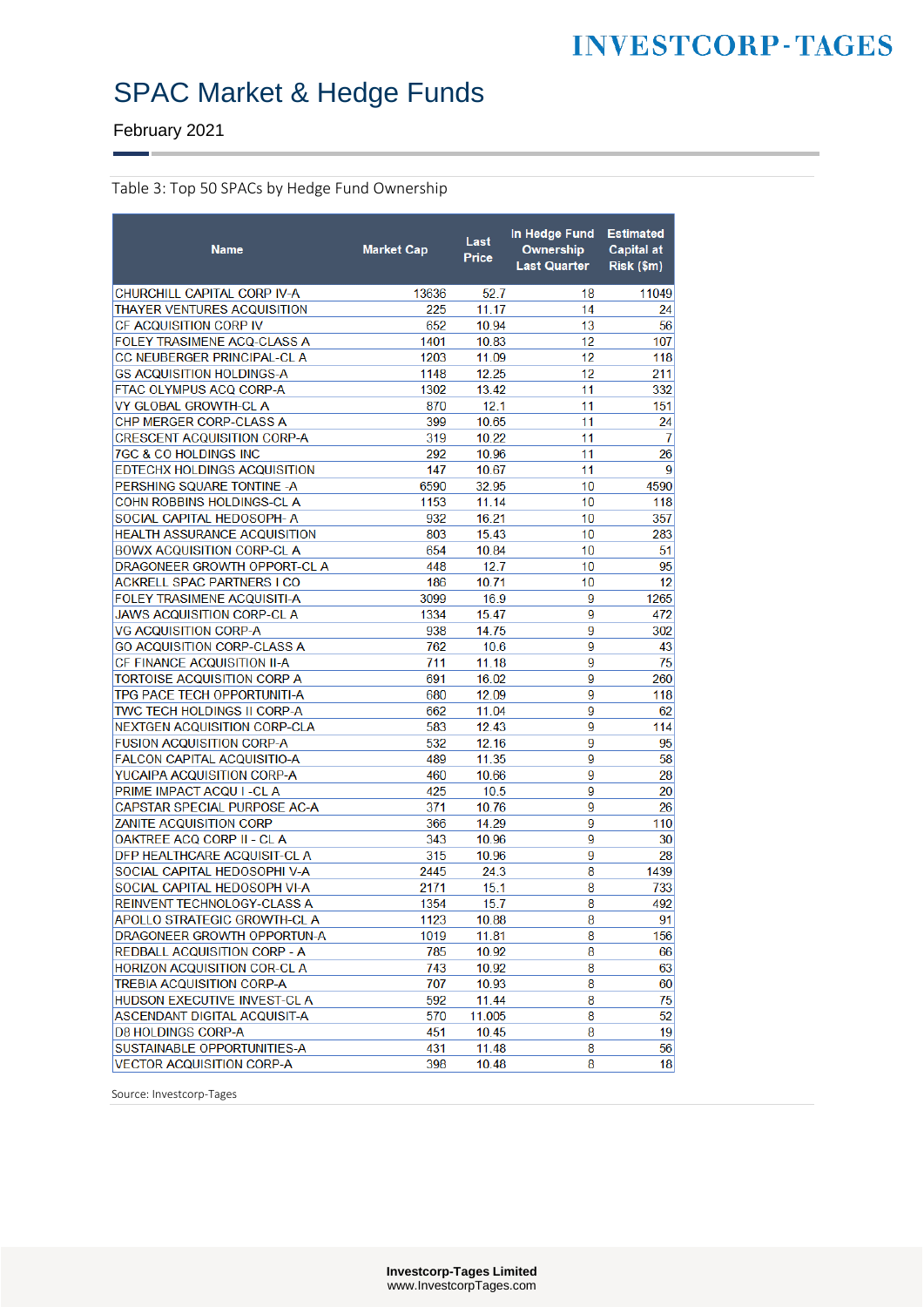February 2021

#### <span id="page-9-0"></span>Table 4: Top SPACs Trading Above \$10

| <b>Name</b><br>$\vert \mathbf{v} \vert$ | <b>Market Cap</b><br>$\mathbf{v}$ | Last<br>Price<br>$ \mathcal{F} $ | In Hedge Fund<br>Ownership<br>Last Quarter | <b>Estimated</b><br><b>Capital at</b><br>Risk (\$m)<br>JТ. |
|-----------------------------------------|-----------------------------------|----------------------------------|--------------------------------------------|------------------------------------------------------------|
| CHURCHILL CAPITAL CORP IV-A             | 13636                             | 52.7                             | 18                                         | 11049                                                      |
| FTAC OLYMPUS ACQ CORP-A                 | 1302                              | 13.42                            | 11                                         | 332                                                        |
| PERSHING SQUARE TONTINE - A             | 6590                              | 32.95                            | 10                                         | 4590                                                       |
| SOCIAL CAPITAL HEDOSOPH- A              | 932                               | 16.21                            | 10                                         | 357                                                        |
| <b>FOLEY TRASIMENE ACQUISITI-A</b>      | 3099                              | 16.9                             | 9                                          | 1265                                                       |
| <b>JAWS ACQUISITION CORP-CL A</b>       | 1334                              | 15.47                            | 9                                          | 472                                                        |
| <b>VG ACQUISITION CORP-A</b>            | 938                               | 14.75                            | 9                                          | 302                                                        |
| SOCIAL CAPITAL HEDOSOPHI V-A            | 2445                              | 24.3                             | 8                                          | 1439                                                       |
| SOCIAL CAPITAL HEDOSOPH VI-A            | 2171                              | 15.1                             | 8                                          | 733                                                        |
| REINVENT TECHNOLOGY-CLASS A             | 1354                              | 15.7                             | 8                                          | 492                                                        |
| <b>DESKTOP METAL INC-A</b>              | 7196                              | 31.74                            | 7                                          | 4929                                                       |
| TPG PACE BENEFICIAL FIN-CL A            | 1281                              | 28.43                            | 6                                          | 831                                                        |
| <b>RIBBIT LEAP LTD - CLASS A</b>        | 896                               | 15.32                            | 6                                          | 311                                                        |
| <b>ARCLIGHT CLEAN TRANSITION-A</b>      | 865                               | 24.95                            | 6                                          | 519                                                        |
| <b>SKILLZ INC</b>                       | 14714                             | 39.79                            | 5                                          | 11016                                                      |
| DECARBONIZATION PLUS ACQU-A             | 4224                              | 15.75                            | 5                                          | 1542                                                       |
| <b>ROMEO POWER INC</b>                  | 2030                              | 16.01                            | 5                                          | 762                                                        |
| STAR PEAK ENERGY TRANSIT- A             | 1810                              | 47.19                            | 5                                          | 1427                                                       |
| CM LIFE SCIENCES INC-CLASS A            | 1355                              | 24.49                            | 4                                          | 802                                                        |
| <b>GOLDEN NUGGET ONLINE GAMING</b>      | 803                               | 17.89                            | 4                                          | 354                                                        |
| OPENDOOR TECHNOLOGIES INC               | 18904                             | 32 75                            | 3                                          | 13132                                                      |
| <b>DANIMER SCIENTIFIC INC</b>           | 4542                              | 52.98                            | 3                                          | 3684                                                       |
| <b>CANOO INC</b>                        | 3933                              | 16.69                            | 3                                          | 1577                                                       |
| NORTHERN GENESIS ACQUISITION            | 944                               | 23.63                            | 3                                          | 544                                                        |
| APARTMENT INCOME REIT CO                | 6297                              | 42.39                            | $\overline{2}$                             | 4812                                                       |
| <b>RUSH STREET INTERACTIVE INC.</b>     | 3918                              | 19.13                            | $\overline{2}$                             | 1870                                                       |
| <b>PROG HOLDINGS INC</b>                | 3494                              | 51.72                            | $\overline{2}$                             | 2818                                                       |
| <b>XL FLEET CORP</b>                    | 2610                              | 19.87                            | $\overline{2}$                             | 1297                                                       |
| <b>TATTOOED CHEF INC</b>                | 1760                              | 24.6                             | $\overline{2}$                             | 1045                                                       |
| <b>UTZ BRANDS INC</b>                   | 1979                              | 26                               | 1                                          | 1218                                                       |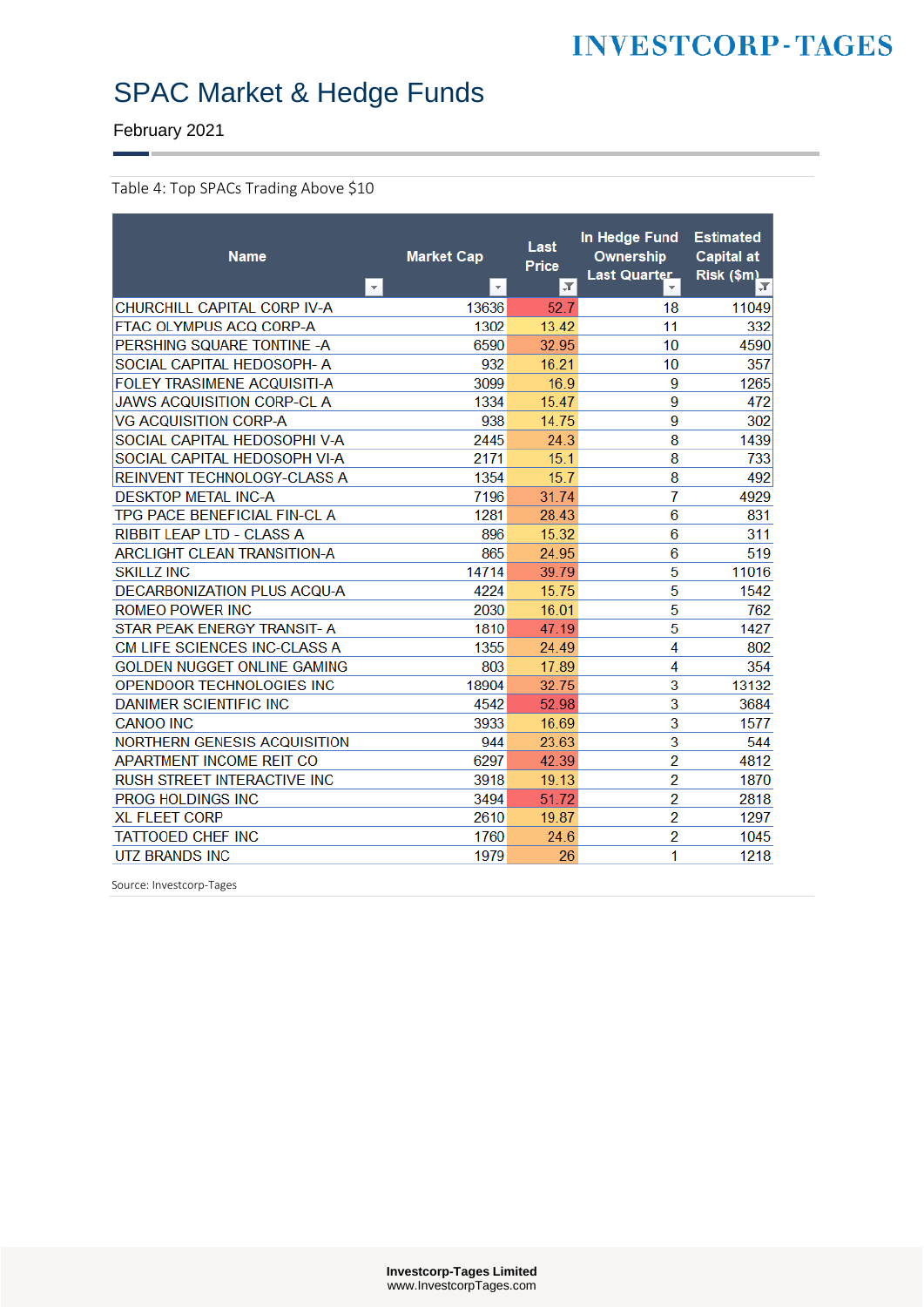# SPAC Market & Hedge Funds

February 2021

| Fund               |                     | <b>Acquisition Announced?</b> |     |  |  |
|--------------------|---------------------|-------------------------------|-----|--|--|
|                    | Strategy            | <b>No</b>                     | Yes |  |  |
| Advent             | CB Arb              | 100%                          | 0%  |  |  |
| Alveska            | L/S                 | 76%                           | 24% |  |  |
| Aristeia           | CB Arb              | 96%                           | 4%  |  |  |
| <b>Basso</b>       | <b>Event Driven</b> | 91%                           | 9%  |  |  |
| <b>BlueCrest</b>   | Multi               | 89%                           | 11% |  |  |
| Citadel            | Multi               | 81%                           | 19% |  |  |
| <b>DLD</b>         | CB Arb              | 87%                           | 13% |  |  |
| Empyrean           | <b>Event Driven</b> | 79%                           | 21% |  |  |
| Governors          | <b>Event Driven</b> | 77%                           | 23% |  |  |
| <b>HBK</b>         | Multi               | 80%                           | 20% |  |  |
| Highbridge         | Multi               | 65%                           | 35% |  |  |
| Kamunting          | CB Arb              | 75%                           | 25% |  |  |
| Linden             | CB Arb              | 81%                           | 19% |  |  |
| Magnetar           | Multi               | 77%                           | 23% |  |  |
| Millennium         | Multi               | 83%                           | 17% |  |  |
| Moore              | Multi               | 77%                           | 23% |  |  |
| Omni               | <b>Event Driven</b> | 90%                           | 10% |  |  |
| Radcliffe          | <b>Event Driven</b> | 88%                           | 12% |  |  |
| Ratan              | L/S                 | 72%                           | 28% |  |  |
| Schonfeld          | Multi               | 83%                           | 17% |  |  |
| Shaolin            | CB Arb              | 94%                           | 6%  |  |  |
| Taconic            | <b>Event Driven</b> | 84%                           | 16% |  |  |
| Tenor              | CB Arb              | 87%                           | 13% |  |  |
| <b>Third Point</b> | <b>Event Driven</b> | 72%                           | 28% |  |  |
| Tiedman            | Event Driven        | 88%                           | 12% |  |  |
| Weiss              | Multi               | 51%                           | 49% |  |  |
| Wolverine          | Multi               | 89%                           | 11% |  |  |

<span id="page-10-0"></span>Table 5: Share of Funds' SPAC Portfolio Where an Acquisition Has Been Announced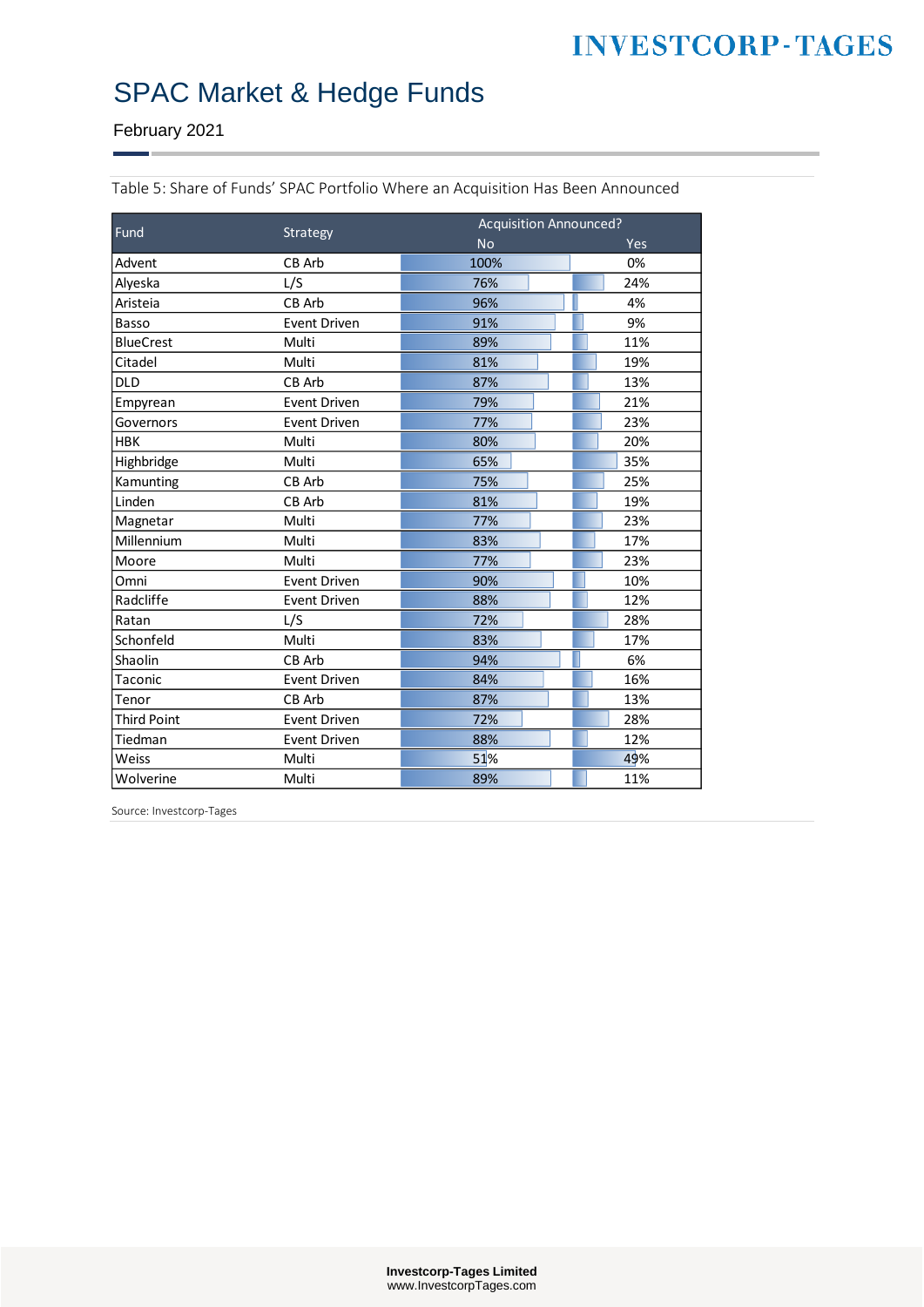#### February 2021

|                    |                     | Aggregate Position in SPAC Trading (in \$m):<br>Between 10 Between 11 Between 15 |       |                |                |             |
|--------------------|---------------------|----------------------------------------------------------------------------------|-------|----------------|----------------|-------------|
| Fund               | Strategy            | Below 10                                                                         | &11   | & 15           | &30            | Above 30    |
| Advent             | CB Arb              | 0                                                                                | 0     | 0              | 0              | 0           |
| Alyeska            | L/S                 | $\overline{2}$                                                                   | 321   | 157            | 10             | $\mathbf 0$ |
| Aristeia           | CB Arb              | 6                                                                                | 1150  | 178            | 0              | 0           |
| Basso              | <b>Event Driven</b> | 16                                                                               | 305   | 6              | 0              | 0           |
| <b>BlueCrest</b>   | Multi               | 13                                                                               | 783   | 282            | 0              | $\Omega$    |
| Citadel            | Multi               | 8                                                                                | 951   | 106            | 0              | 0           |
| <b>DLD</b>         | CB Arb              | 0                                                                                | 21    | 4              | 0              | $\mathbf 0$ |
| Empyrean           | <b>Event Driven</b> | 4                                                                                | 303   | 113            | 0              | $\mathbf 0$ |
| Governors          | Event Driven        | 4                                                                                | 184   | 61             | 0              | 0           |
| <b>HBK</b>         | Multi               | 10                                                                               | 457   | 94             | $\overline{2}$ | $\mathbf 0$ |
| Highbridge         | Multi               | 4                                                                                | 126   | 15             | 0              | $\mathbf 0$ |
| Kamunting          | CB Arb              | 0                                                                                | 17    | 3              | 0              | 0           |
| Linden             | CB Arb              | 61                                                                               | 1068  | 149            | 0              | 0           |
| Magnetar           | Multi               | 33                                                                               | 1341  | 291            | $\overline{2}$ | $\mathbf 0$ |
| Millennium         | Multi               | 108                                                                              | 2230  | 426            | 0              | 0           |
| Moore              | Multi               | 12                                                                               | 358   | 99             | 4              | 0           |
| Omni               | <b>Event Driven</b> | 6                                                                                | 382   | 48             | 0              | $\mathbf 0$ |
| Radcliffe          | <b>Event Driven</b> | 79                                                                               | 632   | 34             | 0              | $\mathbf 0$ |
| Ratan              | L/S                 | 6                                                                                | 144   | 12             | $\pmb{0}$      | $\Omega$    |
| Schonfeld          | Multi               | 0                                                                                | 268   | 30             | $\overline{2}$ | $\mathbf 0$ |
| Shaolin            | CB Arb              | 21                                                                               | 427   | 48             | 0              | 0           |
| Taconic            | Event Driven        | 11                                                                               | 294   | 22             | 0              | 0           |
| Tenor              | CB Arb              | 9                                                                                | 340   | 35             | 0              | $\mathbf 0$ |
| <b>Third Point</b> | <b>Event Driven</b> | 0                                                                                | 128   | 170            | 0              | 0           |
| Tiedman            | Event Driven        | $\overline{7}$                                                                   | 315   | 35             | 3              | $\mathbf 0$ |
| Weiss              | Multi               | 0                                                                                | 26    | $\overline{2}$ | 0              | $\mathbf 0$ |
| Wolverine          | Multi               | 3                                                                                | 228   | 12             | 0              | 0           |
| <b>Grand Total</b> | 423.086             | 423                                                                              | 12797 | 2432           | 22             | $\mathbf 0$ |

<span id="page-11-0"></span>Table 6: Breakdown of Funds SPAC Exposure by SPAC Price (in \$m, on Dec 31<sup>st</sup> prices & positions)